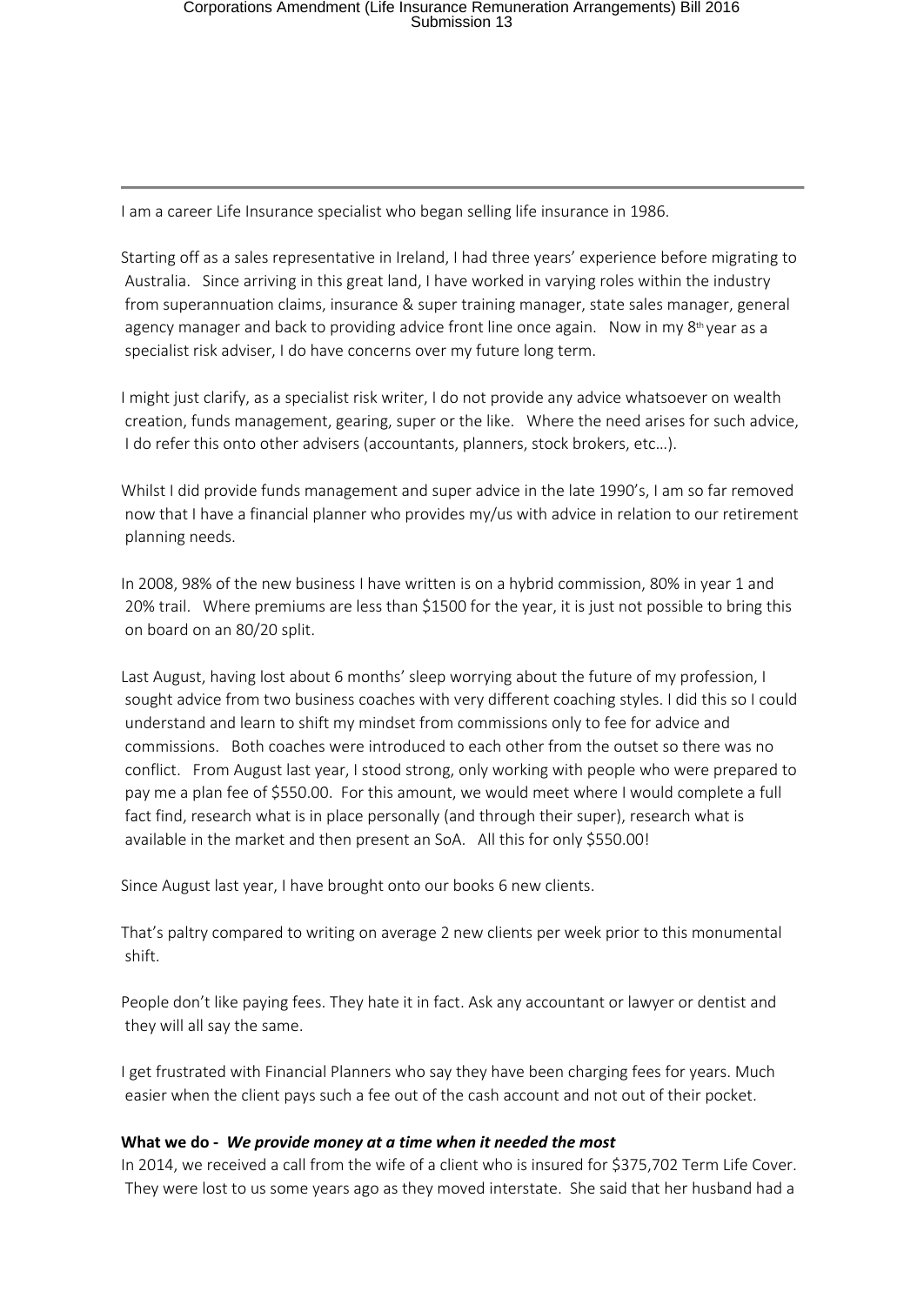# Corporations Amendment (Life Insurance Remuneration Arrangements) Bill 2016 Submission 13

 major stroke 12 months earlier, he is having mini strokes/episodes daily, she is unable to communicate with her (speech) and she is struggling to pay the premium close to \$3,000 for the year. As she was lost to us, I obtained her details to then contact the insurer to see what was in place. On thorough research, we identified there was a waiver of premium on this policy as a costed optional benefit. When I called Belinda back to explain, she cried on the phone. We talked further to be advised that she called the insurer shortly after her husband's stroke and spoke to a customer service officer about the policy and her options. Nothing was mentioned about the waiver of premium. In fact, it was missed. The insurer refunded the premiums to the date of the stroke and she is 100% assured to receive the benefit on her husband's death or being diagnosed as terminally ill.

Hopefully, this amount will save Belinda in some and I have no doubt, it will be less burden on the state than if she did not have the funds.

The country is hopelessly underinsured and I fear this will only become worse.

If the proposed reforms continue as planned, advisers will leave the industry.

For me, it will be in 2019. In a way, I am giving my notice now. At 57yrs of age, I have a lot more to offer the community and the country. I am not in this for the money, I am in this because I love what I do, but I can't go broke doing it.

On meeting a CFO of a small business (20 Employees) last week, I was asked how her son could start in my profession.

For the first time in my life, I advised against such a thought given the direction we are travelling in.

Finally, I am not serial campaigner, in fact, this is the first time I have put my thoughts/feelings on paper.

But I feel strongly about this and I don't believe the changes are in the best interests of the people.

## *Bert, you may recall me from your days as adviser, I used to call and see you in Cleveland. Was with NM back then.*

*Many thanks for standing up for our profession. Greatly appreciated.* 

**Sincerely Joseph Burke** Diploma Fin.Serv. (Financial Planning) **Authorised Representative** Brisbane Office Direct Number: Fax: Mobile:

[www.austcover.com.au](file:////c/www.austcover.com.au)

Life Assistant